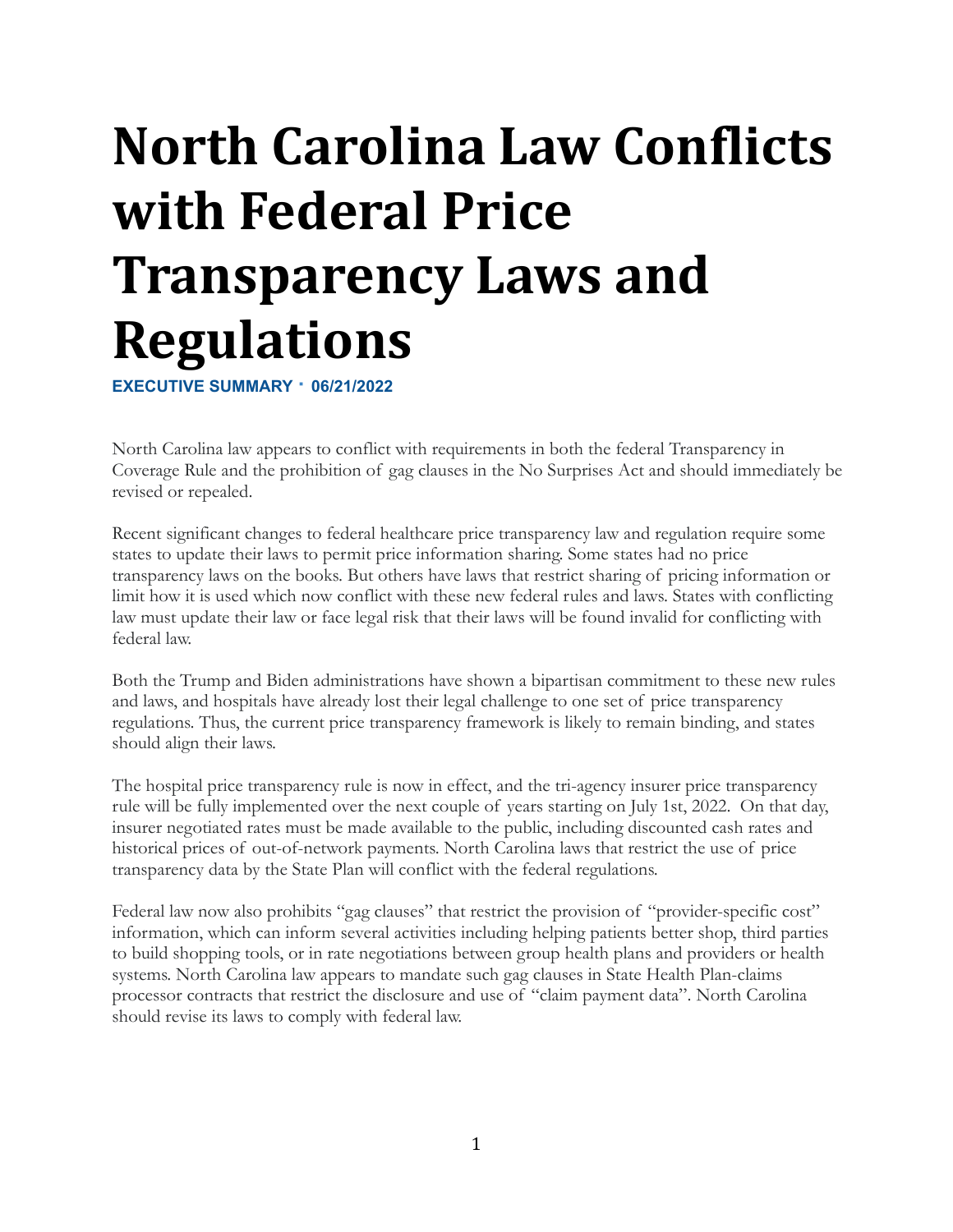## **Question: Does North Carolina's law that limits the use and disclosure of prices violate the federal bar on gag clauses from the Consolidated Appropriations Act of 2021?**

# **Short Answer:** Yes.

North Carolina law currently limits the disclosure of cost and quality information and medical records, including the state employee health plan claims processor's negotiated rates and claims data. N.C. Gen. Stat. § 135-48.32(a) mandates that the benefits of the State Health Plan—the core of the Plan—shall be provided through contracts between the State Health Plan and claims processors and that these contracts must comply with applicable law governing the Plan. Applicable state law clearly includes N.C. Gen. Stat. §§ 135-48.32(b)-(g), and by law Plan-claims processor contracts must conform to these provisions. Sections 135-48.32(b) and (d)-(f) allow the claims processors (the business retained by the state plan to administer the program) to directly or indirectly hold back their negotiated rates and claims data with third party providers and further restricts the provision of data if the State Health Plan uses it for anything other than the "administration" of the plan. Data is further restricted if the State Health Plan seeks to provide data to negotiate prices or does not obtain explicit permission from the Claims Processor for each disclosure to third parties and every use of disclosed data.

This statute appears to violate the federal ban on gag clauses as well as federal price transparency requirements. Because federal law displaces any conflicting state law, these provisions would be vulnerable to legal challenge if not repealed. First, Section 201 of the Consolidated Appropriations Act bars any agreement that would restrict "providing provider-specific cost or quality of care information or data." <sup>1</sup> North Carolina's limitation on sharing claim payment data violates this federal ban**.**

In addition, federal price transparency regulations require "plans and issuers to disclose provider in-network rates, historical data on out-of-network allowed amounts, and negotiated rates and historical net prices for prescription drugs." **<sup>2</sup>** Again, North Carolina's limitation on sharing pricing information likely violates these federal regulatory requirements.

*Note:* The more detailed memorandum below identifies the key language in the relevant statutes. It was not prepared by a North Carolina attorney and is included to identify the pathways for final research.

<sup>&</sup>lt;sup>1</sup> CAA  $§$  201.

<sup>&</sup>lt;sup>2</sup> 45 C.F.R 147, 158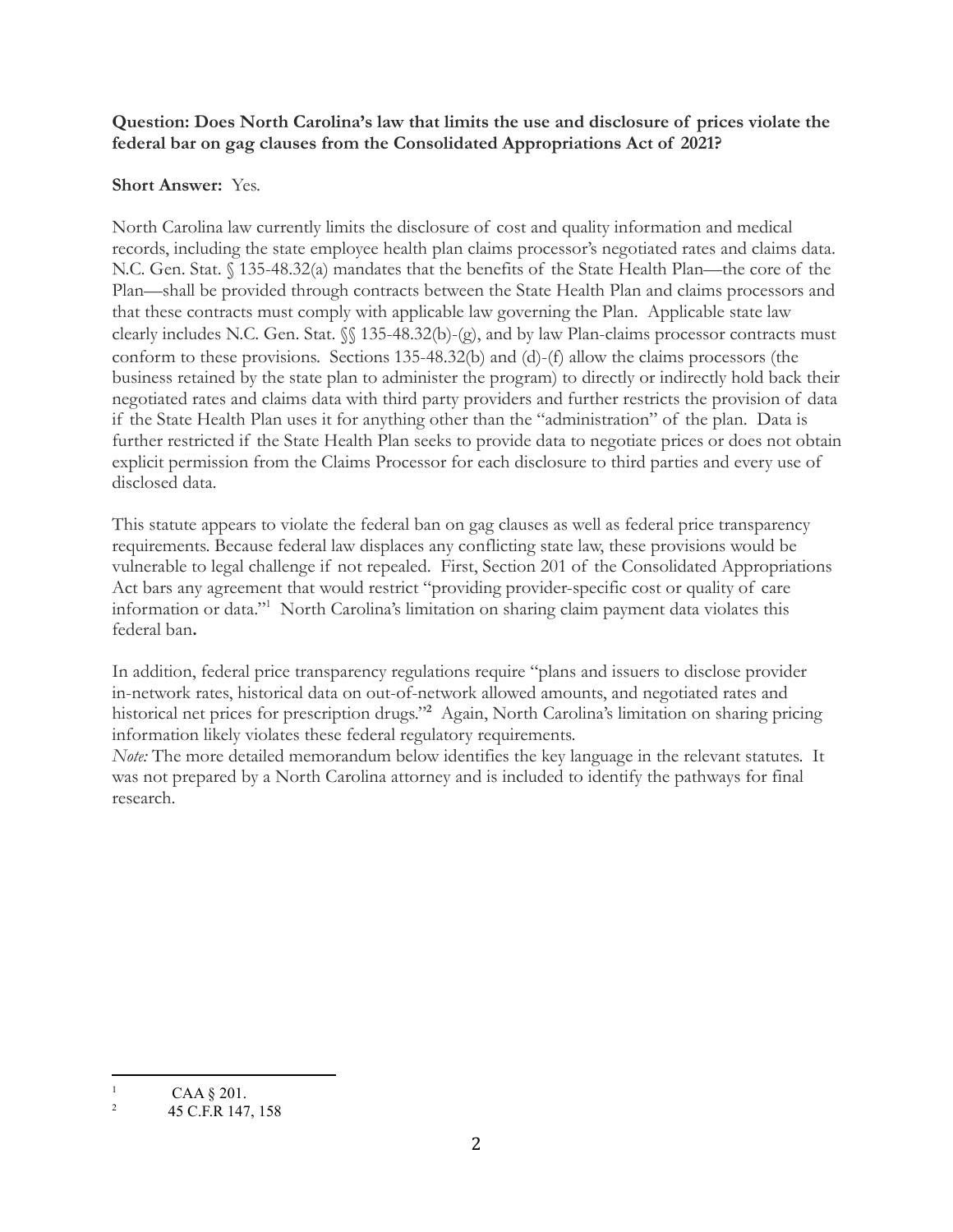#### **Consolidated Appropriations Act (CAA)<sup>3</sup>**

Enacted on Dec. 27, 2020,<sup>4</sup> the Consolidated Appropriations Act, 2021 (CAA) amends the Public Health Services Act.<sup>5</sup> The CAA prohibits health plans from entering into agreements, which "impose certain restrictions on the plan's access and ability to share information about the cost and quality of care.<sup>26</sup> Specifically mentioned are "claim-related financial obligations included in the provider contract." 7

Division BB is entitled "Private Health Insurance and Public Health Provisions." Relevant here are Division BB's Title I "No Surprises Act," and Title II "Transparency."

### *Transparency*

A gag clause is a "contractual agreement in which providers and insurers agree not to disclose prices, including negotiated rates from patients or plan sponsors." <sup>8</sup> **Section 201<sup>9</sup>** contains a Gag Clause Prohibition (GCP). The GCP bars direct or indirect limits on data sharing and prohibits a health plan from entering into an agreement that would directly or indirectly restrict "providing **provider-specific cost** or quality of care informationor data." 10

The CAA $^{11}$  works in tandem with other federal transparency requirements<sup>12</sup> such as the Hospital Price Transparency Rule,<sup>13</sup> the Transparency in Coverage Rule,<sup>14</sup> and the Health Insurance Reform, Transparency in Coverage.<sup>15</sup> The CAA must also be read in conjunction with ERISA and the Internal Revenue Code.

There are three phases to CAA's transparency regulations. Under phase one, health plans must publicly post "in-network rates, out-of-network allowed amounts and billed charges, and prescription drug negotiated rates and historical prices." Phases two and three require a consumer computer price-estimator tool. See Edward I. Leeds & G'Nece Jones, Understanding the New Health Care Transparency Requirements, Ballard Spahr (Jan. 24, 2022). https://www.ballardspahr.com/Insights/Alerts-and-Articles/2022/01/Understanding-the-New-Health-Care-Transpare ncy-Requirements. (Leeds & Jones, Understanding).

<sup>&</sup>lt;sup>3</sup> Pub. L. 116-260 (Dec. 27, 2020).

<sup>&</sup>lt;sup>4</sup> Pub. L. 116-260 (Dec. 27, 2020).

<sup>5</sup> 45 CFR 147.

<sup>6</sup> G'Nece Jones & Edward Leeds, Prohibition Against Gag Clauses, JDSupra (Ballard Spahr) (Jan. 31,

 $CAA$  §201(1)(B)(i). 2022). https://www.jdsupra.com/legalnews/prohibition-against-gag-clauses-7562334/. (Jones & Leeds, Prohibition).

<sup>8</sup> Katherine Gudiksen, et al, *Mitigating the Price Impacts of Health Care Provider Consolidation*, Millbank Memorial Fund Issue Brief (Sept. 2021).

https://www.milbank.org/wp-content/uploads/2021/09/Mitigating-the-Price-Impacts-of-Health-Care-Provider-Conso lidation\_2.pdf.

<sup>9</sup> §201 is quoted, in part, at the end of this paper.

 $\frac{10}{201}$ . One exception is data covered by federal privacy requirements. Thus health plans still need to comply with the privacy requirements of Acts such as the Health Insurance Portability and Accountability Act of 1996 (HIPAA), the Genetic Information Nondiscrimination Act (GINA), and the Americans with Disabilities Act (ADA) (see CAA Division BB §201).

<sup>&</sup>lt;sup>12</sup> For some interesting articles regarding hospitals' compliance with transparency regulations, *see e.g.* Suhas Gondi, et. al., *Early hospital compliance with federal requirements for price transparency*, JAMA Intern Med. (Research Letter, June 14, 2021). [https://jamanetwork.com/journals/jamainternalmedicine/article-abstract/2781019;](https://jamanetwork.com/journals/jamainternalmedicine/article-abstract/2781019) and Morgan A. Henderson & Morgane C. Mouslim, *Low compliance from big hospitals on CMS's Hospital Price Transparency Rule*, Health Affairs Blog (Mar. 16, 2021). https://www.healthaffairs.org.

<sup>13</sup> 45 C.F.R. § 180.40 to § 180.60 (2019).

<sup>&</sup>lt;sup>14</sup> 45 C.F.R.  $\hat{S}$  156.220 (2019).

<sup>15</sup> 45 C.F.R § 147.210, 211, and 212.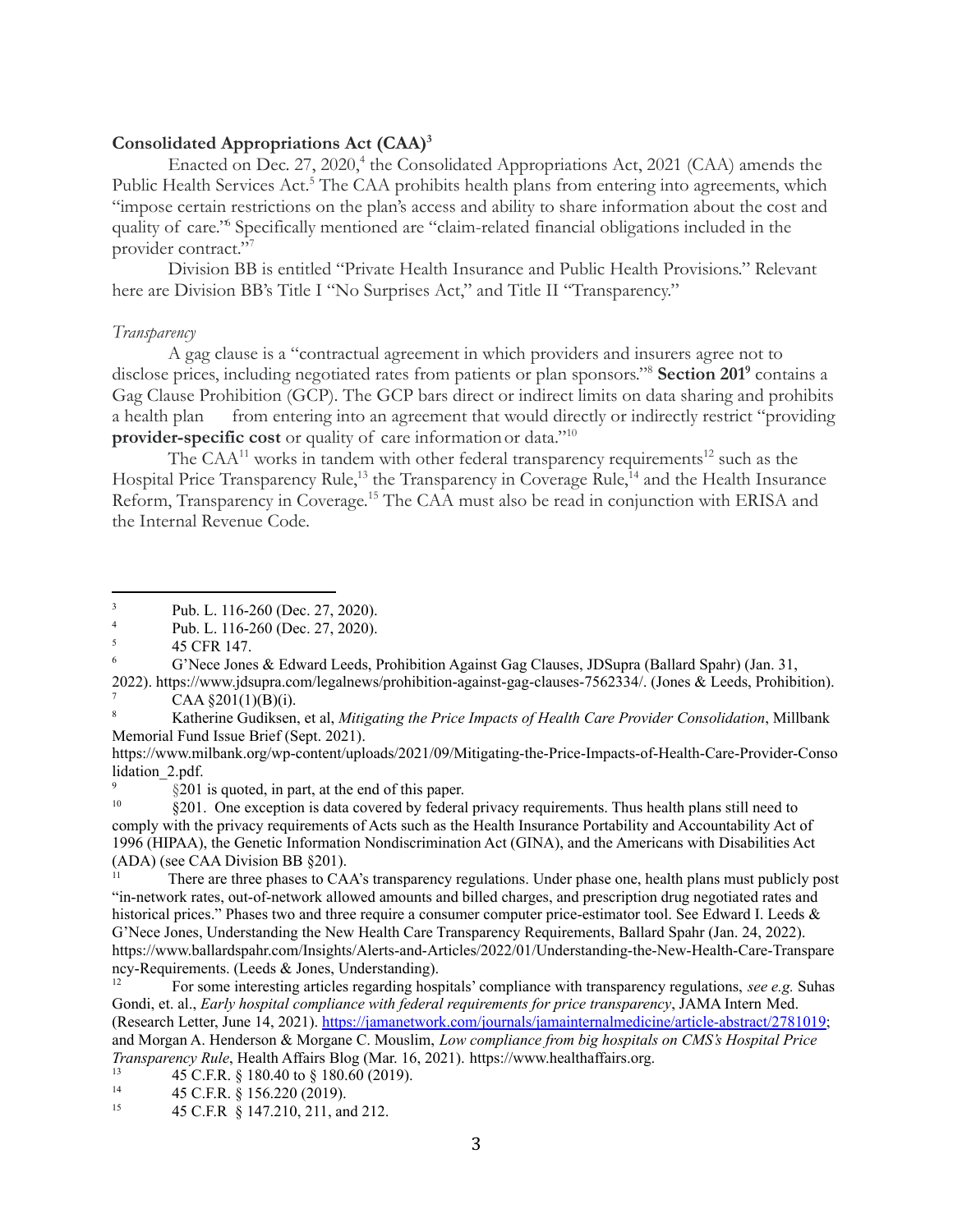Each year, health plans must attest "to their compliance with the new requirements." <sup>16</sup> The above rules apply to virtually all plans "including self-insured, non-Federal governmental group health plans as defined in section 2791 of the PHS Act."<sup>17</sup> The rule goes on to require, " plans and issuers to disclose provider in-network rates, historical data on out-of-network allowed amounts, and negotiated rates and historical net prices for prescription drugs through digital files in a machine-readable format posted publicly on an internet website. Since Federal law is "supreme" under the U.S. Constitution, such Federal standards developed under section 2715A of the Public Health Service Act (PHS Act) preempt any related state standards that require pricing information to be disclosed to the participant, beneficiary, or enrollee, or otherwise publicly disclosed, to the ex."

#### **North Carolina Law**

Chapter 135, Art. 3B of the North Carolina General Statutes is entitled "State Health Plan for Teachers and State Employees." N.C. Gen. Stat. § 135-48.32(b) requires that Claims Processors provide a Claims Data Feed that includes all claim payment data at least once per month to the State Health Plan. But that same subsection also permits the Claims Processor to hold back "Claim Payment Data that reflects **rates negotiated with or agreed to by a noncontracted third party.**" 18 Additional subsections further limit how the State Health Plan can use the data it receives.  $\sqrt$ 135-48.32(d) forbids the State Health Plan from using these data for anything other than operation and administration of the plan, and forbids disclosure.<sup>19</sup> § 135-48.32(e) restricts the Plan from using these disclosures to negotiate rates. And  $\int$  135-48.32(f) requires the Plan to obtain explicit permission for every party to whom these rates would be disclosed *and* for every use that third party would have for the data.

The Centers for Medicare & Medicaid Services (CMS) sent states a comprehensive "state enforcement survey"<sup>20</sup> to determine states' ability to comply with Division BB of the CAA. CMS describes the gag policy removal as follows:

Group health plans and issuers offering group health insurance coverage are prohibited from entering into agreements with a health care provider, network or association of providers, third-party administrator, or other service provider offering access to a network of providers that restrict the plan or issuer from sharing provider-specific cost or quality of care information to referring providers, the plan

<sup>&</sup>lt;sup>16</sup> Jones & Leeds, Prohibition.

<sup>17</sup> 45 C.F.R § 147, 158

<sup>18</sup> §135-48.32(b) (emphasis added). ("(b) Unless otherwise directed by the Plan, each Claims Processor shall provide the Plan with a **Claims Data Feed**, which includes all Claim Payment Data, at a frequency agreed to by the Plan and the Claims Processor. The frequency shall be **no less than monthly**. The Claims Processor is **not required to disclose** Claim Payment Data that reflects **rates negotiated with or agreed to by a noncontracted third party** but, upon request, shall provide to the Plan sufficient documentation to support the payment of claims for which Claim Payment Data is withheld on such basis.") (emphasis added)

<sup>19</sup> §135-48.32(d) (The Plan may use and disclose Claim Payment Data **solely for the purpose of administering and operating the State Health Plan** for Teachers and State Employees in accordance with G.S. 135-48.2 and the provisions of this Article. The Plan shall not make any use or disclosure of Claim Payment Data that would compromise the proprietary nature of the data or, as applicable, its status as a trade secret, or otherwise misappropriate the data. (emphasis added).

<sup>20</sup> *State Enforcement Survey,* CMS (x/x/xx).

https://www.google.com/search?q=state+complaince+with+CAA+health+plan&rlz=1C1GCEV\_en&oq=state+comp laince+with+CAA+health+plan&aqs=chrome..69i57j33i10i160l2.7601j0j4&sourceid=chrome&ie=UTF-8. Pages 11-12 deal with removing gag clauses.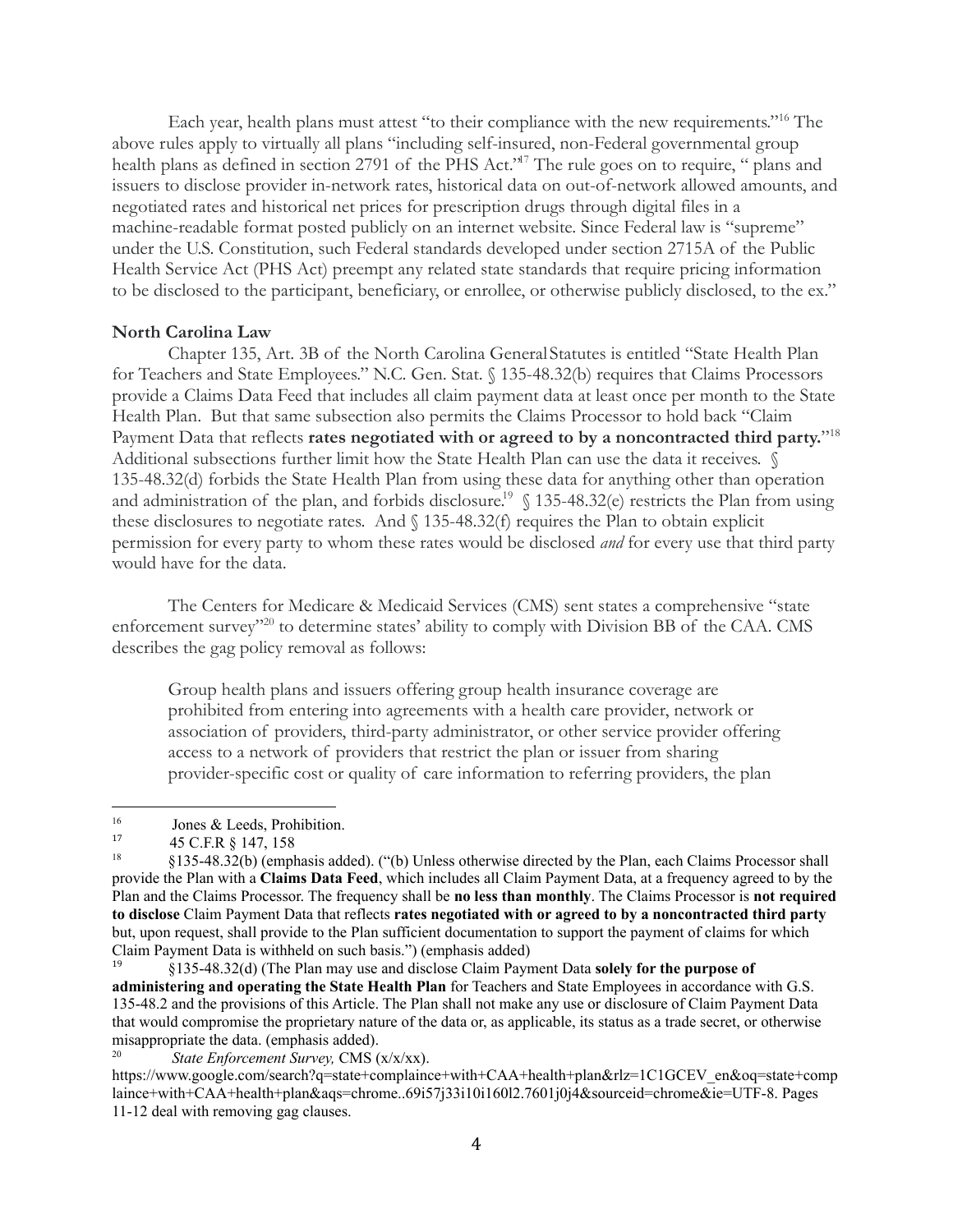sponsor, enrollees, or prospective enrollees; electronically accessing de-identified claims and encounter information for each enrollee in compliance with federal privacy laws; or sharing such information or directing that it be shared with a business associate. 21

On Dec. 27, 2021, CMS sent a letter to North Carolina.<sup>22</sup> In the letter, CMS states that it has "agreed to enter into a collaborative enforcement agreement with North Carolina to enforce certain provisions of the Public Health Service Act (PHS Act) as extended or added by the Consolidated Appropriations Act, 2021 (CAA) with respect to health insurance issuers, health care providers and facilities, and providers of air ambulance services.<sup>223</sup> CMS also acknowledges that "the North Carolina Department of Insurance expressed interest in entering into a collaborative enforcement agreement with CMS to enforce these provisions."<sup>24</sup>

## **Use and Disclosure of Health Care Prices**

The National Conference of State Legislatures (NCSL) summarized the CAA's requirements as follows:<sup>25</sup>

The final rule requires most private health insurance plans to provide patients out-of-pocket costs and negotiated rate information for health care items and services upon a patient's requests. Additionally, private health insurers must post three separate machine-readable files with information relating to negotiated rates with in-network providers, billed charges and allowed amounts from out-of-network providers, and negotiated rates and historical net prices for prescription drugs. Requirements to post machine-readable files go into effect January 2022 and cost-estimate requirements go into effect January 2024.<sup>26</sup>

The U.S. Dept. of Labor issued FAQs about Division BB.<sup>27</sup> DOL clarifies that health "plans and issuers must make public machine-readable files disclosing in-network rates and out-of-network allowed amounts and billed charges."<sup>28</sup> It further notes that the gag prohibition clauses are self-implementing.

The statutory language of section 201 of division BB of the CAA is self-implementing, and the Departments do not expect to issue regulations on gag clauses at this time. Until any further guidance is issued, plans and issuers are expected to implement the requirements prohibiting gag clauses using a good faith, reasonable interpretation of the statute. However, the Departments intend to issue

<sup>26</sup> *Id.*

 $21$  Id. p. 12.

 $22$  Letter can be found at:

https://www.cms.gov/CCIIO/Programs-and-Initiatives/Other-Insurance-Protections/CAA-Enforcement-Letters-Nort h-Carolina.pdf

 $^{23}$  *Id.* 

<sup>24</sup> *Id.*

<sup>&</sup>lt;sup>25</sup> "Transparency and Disclosure of Health Care Prices," NCSL (Sept. 7, 2021).

https://www.ncsl.org/research/health/transparency-and-disclosure-health-costs.aspx.

<sup>27</sup> *FAQs About Af ordable Care Act And Consolidated Appropriations Act, 2021 Implementation Part 49*, U.S. Dept. Labor (Aug. 20, 2021).

Dept. of Labor FAQs.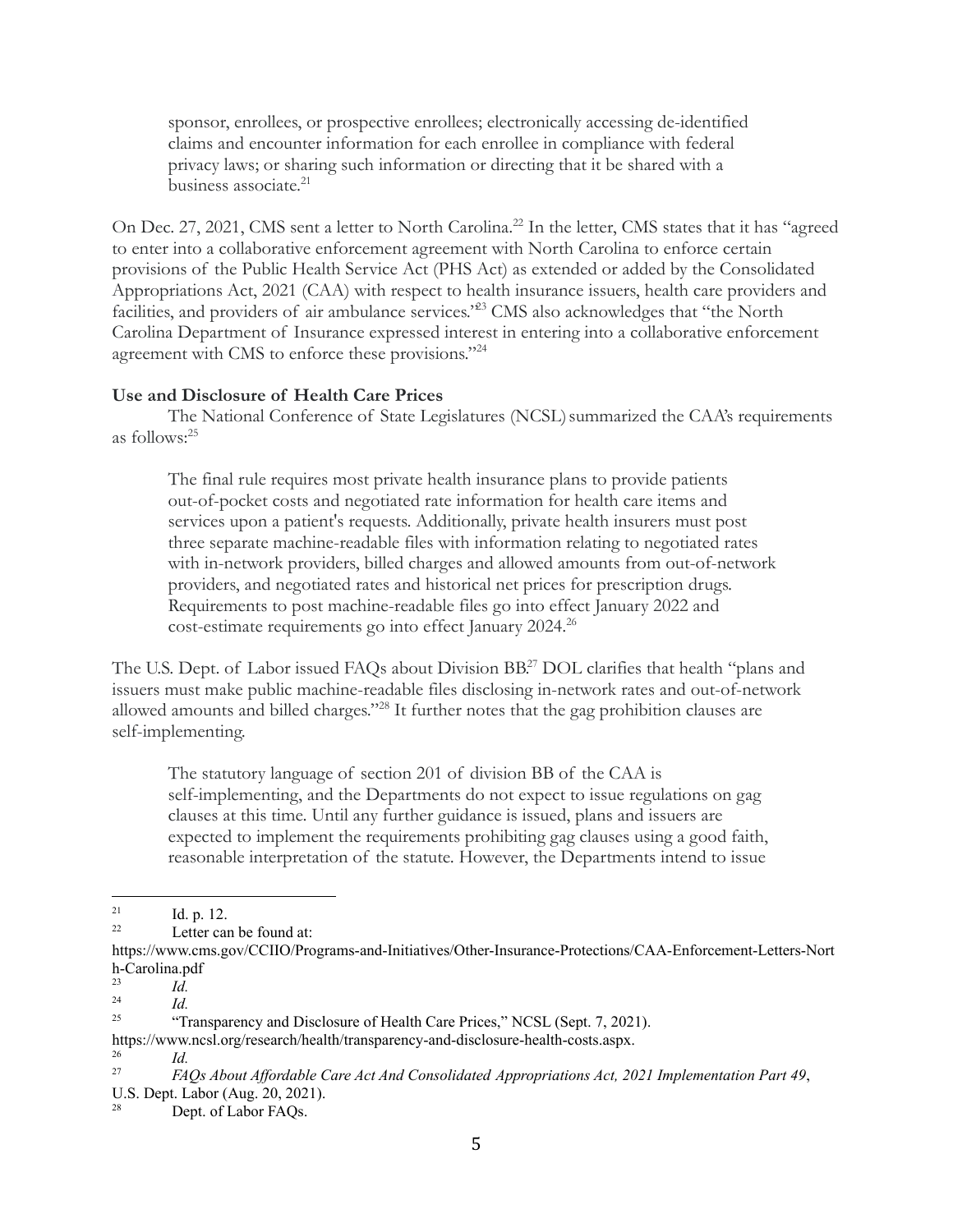implementation guidance to explain how plans and issuers should submit their attestations of compliance and anticipate beginning to collect attestations starting in 2022.<sup>29</sup>

In summary, these provisions and communication all make it clear that price transparency is required by federal law and North Carolina should update its state laws to be in compliance.

# **Economic Reasons to Update Price Transparency Laws**

In addition to the legal risk North Carolina may face, there are economic reasons to update North Carolina's price transparency statutes to align with federal law. Some of those reasons include:

- Healthcare provider "consolidation is a primary driver of high and increasing health care costs in the United States." 30
- Healthcare costs remain a major economic challenge concern for small businesses, which historically create the majority of new jobs.<sup>31</sup>
- "[R]ising out-of-pocket costs are a driver of health care disparities." 32
- "[E]nhanced integration of health plan data into electronic health record (EHR) systems would allow for the real-time calculation of out-of-pocket costs for specific services.<sup>353</sup>
- '[T]imely, personalized estimates of patients' out-of-pocket health care costs can assist patients and clinicians in achieving greater value." 34
- Blockchain data management could reduce unnecessary administrative costs. 35
- Blockchain data management could save billions of dollars per year in data breach-related  $costs<sup>36</sup>$

https://jamanetwork.com/journals/jama-health-forum/fullarticle/2776818.

<sup>33</sup> Kullgren.

<sup>34</sup> *Id.*

<sup>29</sup> Dept. of Labor FAQ.

<sup>&</sup>lt;sup>30</sup> Gudiksen et al 1.

<sup>31</sup> Erika Gonzalez, *Health care costs threaten the future of small businesses that survive COVID*, The Hill (2021)

https://thehill.com/blogs/congress-blog/healthcare/542550-health-care-costs-threaten-the-future-of-small-businessesthat/

<sup>32</sup> Jeffrey T. Kullgren & A. Mark Fendrick, *The price will be right—how to help patients and providers benefit from the new CMS transparency rule*. JAMA Health Forum (2021).

<sup>35</sup> Yagoob et al.

<sup>36</sup> Yaqoob et al.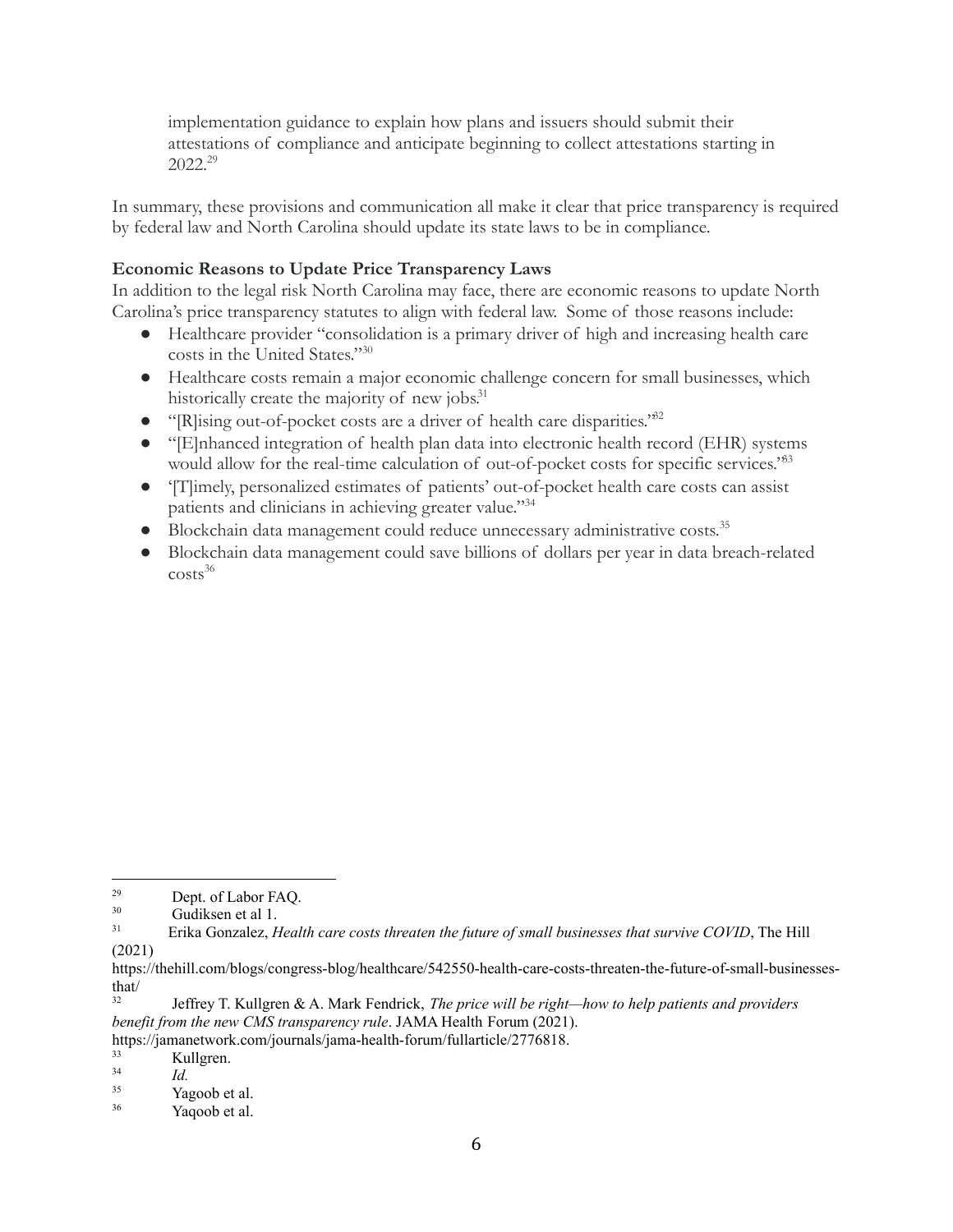## **Sources**

## **Articles**

- FAQs About Affordable Care Act And Consolidated Appropriations Act, 2021 Implementation Part 49, U.S. Dept. Labor (Aug. 20, 2021).
- Gondi, Suhas. et. al., *Early hospital compliance with federal requirements for price transparency*, JAMA Intern Med. (Research Letter, June 14, 2021). https://jamanetwork.com/journals/jamainternalmedicine/article-abstract/2781019
- Gonzalez, Erika, *Health care costs threaten the future of small businesses that survive COVID*, The Hill (March. 2021) https://thehill.com/blogs/congress-blog/healthcare/542550-health-care-costs-threaten-thefuture-of-small-businesses-that/
- Gudiksen, Katherine et al, Mitigating the Price Impacts of Health Care Provider Consolidation, Millbank Memorial Fund Issue Brief (Sept. 2021). [https://www.milbank.org/wp-content/uploads/2021/09/Mitigating-the-Price-Impacts-of-](https://www.milbank.org/wp-content/uploads/2021/09/Mitigating-the-Price-Impacts-of-Health-Care-Provider-Consolidation_2.pdf)[Health-Care-Provider-Consolidation\\_2.pdf](https://www.milbank.org/wp-content/uploads/2021/09/Mitigating-the-Price-Impacts-of-Health-Care-Provider-Consolidation_2.pdf).
- Henderson, Morgan A. & Morgane C. Mouslim, *Low compliance from big hospitals on CMS's Hospital* Price Transparency Rule, Health Affairs Blog (Mar. 16, 2021). [https://www.healthaffairs.org.](https://www.healthaffairs.org)
- Jones, G'Nece & Edward Leeds, *Prohibition Against Gag Clauses,* JDSupra (Ballard Spahr) (Jan. 31, 2022). [https://www.jdsupra.com/legalnews/prohibition-against-gag-clauses-7562334/.](https://www.jdsupra.com/legalnews/prohibition-against-gag-clauses-7562334/) (Jones & Leeds, Prohibition)
- Kullgren, Jeffrey T. & A. Mark Fendrick, *The price will be right—how to help patients and providers benefit from the new CMS transparency rule*. JAMA Health Forum (2021). https://jamanetwork.com/journals/jama-health-forum/fullarticle/2776818.
- Leeds, Edward I. & G'Nece Jones, *Understanding the New Health Care Transparency Requirements*, Ballard Spahr (Jan. 24, 2022). [https://www.ballardspahr.com/Insights/Alerts-and-Articles/2022/01/Understanding-the-N](https://www.ballardspahr.com/Insights/Alerts-and-Articles/2022/01/Understanding-the-New-Health-Care-Transparency-Requirements) [ew-Health-Care-Transparency-Requirements](https://www.ballardspahr.com/Insights/Alerts-and-Articles/2022/01/Understanding-the-New-Health-Care-Transparency-Requirements). (Leeds & Jones, Understanding).
- Leeds, Edward I. & Jessica DuBois, *Understanding the New 'No Surprises Rules*,*'* Ballard Spahr (Jan. 14, 2022). [https://www.ballardspahr.com/Insights/Alerts-and-Articles/2022/01/Understanding-the-N](https://www.ballardspahr.com/Insights/Alerts-and-Articles/2022/01/Understanding-the-New-No-Surprises-Rules) [ew-No-Surprises-Rules](https://www.ballardspahr.com/Insights/Alerts-and-Articles/2022/01/Understanding-the-New-No-Surprises-Rules). (Leeds & DuBois)

*State Enforcement Survey*, CMS.

[https://www.google.com/search?q=state+complaince+with+CAA+health+plan&rlz=1C1](https://www.google.com/search?q=state+complaince+with+CAA+health+plan&rlz=1C1GCEV_en&oq=state+complaince+with+CAA+health+plan&aqs=chrome..69i57j33i10i160l2.7601j0j4&sourceid=chrome&ie=UTF-8) [GCEV\\_en&oq=state+complaince+with+CAA+health+plan&aqs=chrome..69i57j33i10i160](https://www.google.com/search?q=state+complaince+with+CAA+health+plan&rlz=1C1GCEV_en&oq=state+complaince+with+CAA+health+plan&aqs=chrome..69i57j33i10i160l2.7601j0j4&sourceid=chrome&ie=UTF-8) [l2.7601j0j4&sourceid=chrome&ie=UTF-8.](https://www.google.com/search?q=state+complaince+with+CAA+health+plan&rlz=1C1GCEV_en&oq=state+complaince+with+CAA+health+plan&aqs=chrome..69i57j33i10i160l2.7601j0j4&sourceid=chrome&ie=UTF-8)